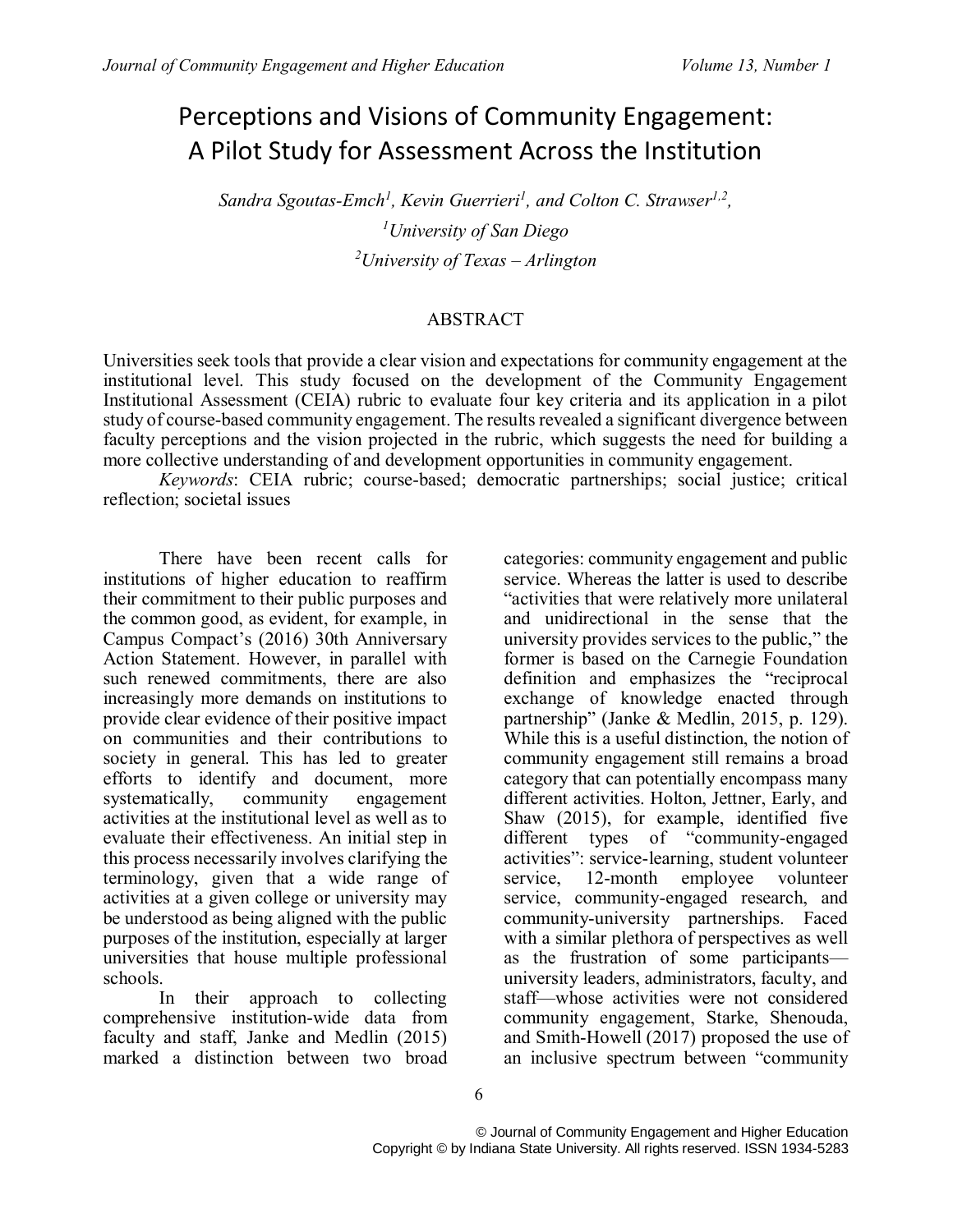service" at one extreme and "community engagement" at the other, with a matrix of dimensions (context, knowledge, outcome, and operation) that would emerge from within each institution.

These approaches reflect some of the challenges of conceptualizing and tracking community engagement at the institutional level. In light of these and other studies, the present project focused on the design and implementation of a community engagement rubric that would address a series of key questions and needs. First, a clear definition of community engagement needs to be identified through the criteria in the rubric. Second, the rubric needs to be able to evaluate activities across a wide range of modalities, and yet, at the same time, foster a common set of values and practices among different units and entities on campus. Third, this assessment tool must be general enough to make it versatile at the institutional level, but also reflect an adequate degree of specificity in order to help nurture a shared understanding and culture of engagement across campus. And, finally, the rubric must be informed by a critical and social justice lens and also emphasize the role of equitable, democratic, and mutually beneficial community partnerships. This article describes the creation of such a tool, the Community Engagement Institutional Assessment (CEIA) rubric [\(Appendix A\),](#page-10-0) and a pilot study in which it was implemented with a sample of course-based community engagement activities from multiple academic units.

# <span id="page-1-0"></span>THEORETICAL FRAMEWORK

Over the last couple of decades, dozens of assessment tools have been designed by researchers to evaluate different aspects of community engagement at the institutional level, and these instruments come with a wide range of components and in many different forms including checklists, dimensions, indicators, benchmarks, rubrics, matrices, and systems, among others (Furco & Miller, 2009; Saltmarsh et al., 2009). At the heart of designing a tool, initially, is reaching both a

shared understanding of the terminology used and a clearly defined purpose for the assessment, especially given that many of the existing instruments and models have been developed with the intent of being adapted to each institutional identity and circumstances. As Holland (1997) indicated in her proposal of a matrix for analyzing institutional commitment to service, the key is "to achieve a creative tension between vision and reality regarding the implementation of each institution's vision of the role of service" (p. 33). In this sense, an assessment tool for community engagement must acknowledge that a diversity of approaches to the work will be proposed across campus and, simultaneously, provide an aspirational level of outcomes.

The University of San Diego (USD) is a private, independent university located in California on the border with Tijuana, Mexico. The university has approximately 9,000 students enrolled in undergraduate and graduate programs across the academic units, which include 20 different departments in the College of Arts and Sciences and six different professional schools. Over the last 30 years USD has developed an extensive and robust infrastructure of community engagement, which is overseen by the Mulvaney Center for Community, Awareness, and Social Action (i.e., Office of Community Engagement), and the institution has received the community engagement classification from the Carnegie Foundation. In addition, USD is an Ashoka U Changemaker campus, and the anchor institution mission is one of six pathways for the current strategic plan of the university. All these circumstances contribute to the institution's overall commitment to its public purposes, positive social change, and the common good; however, they also translate into many different understandings of what community engagement means and how it is operationalized.

As a nationally recognized baseline definition, the research team initiated the development of the rubric using the description and purpose of community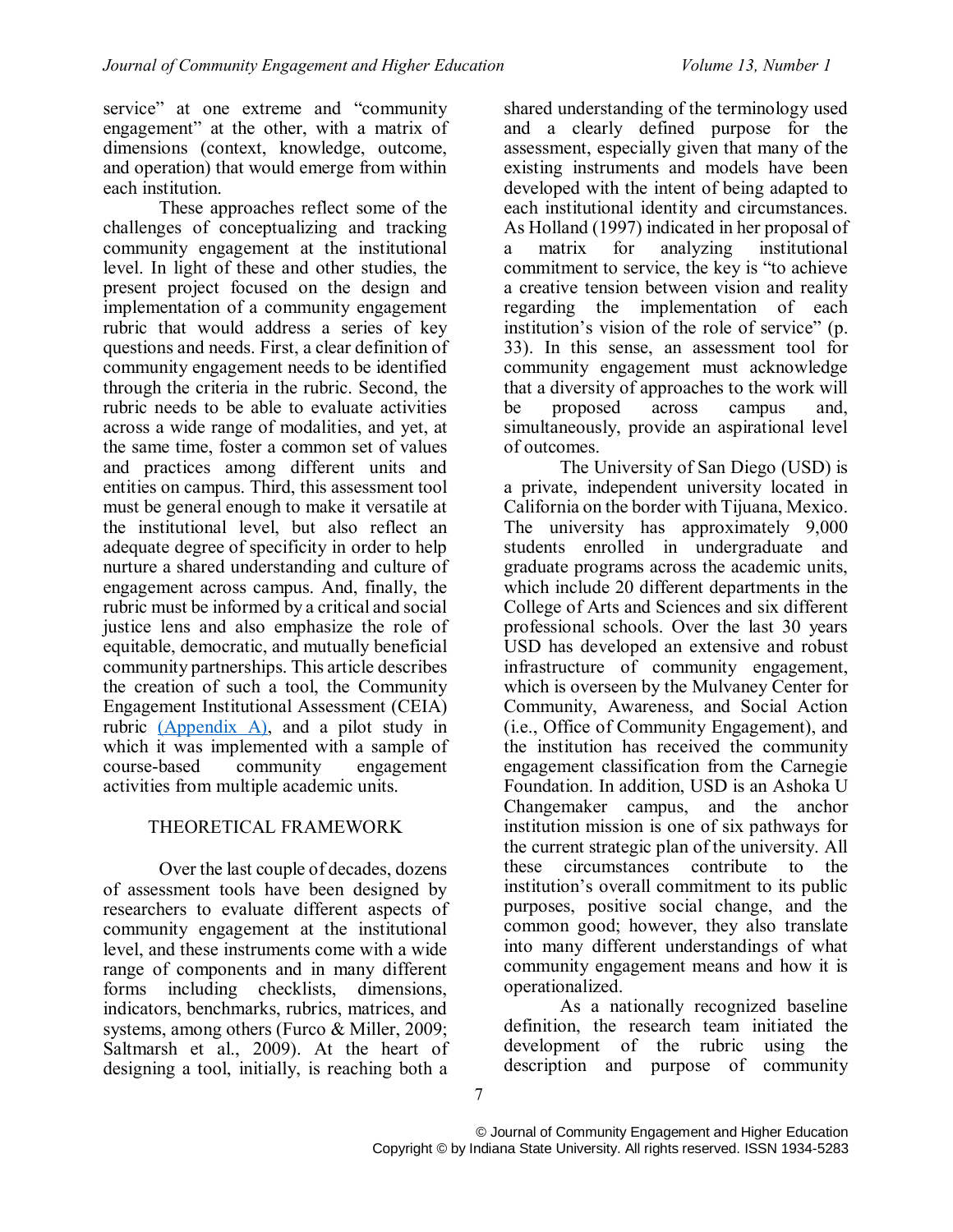engagement from the Carnegie Classification (Carnegie Foundation for the Advancement of Teaching, n.d.). It is important to emphasize here that our primary purpose was to develop a rubric that could be used to assess engagement in modalities across campus: curricular; research, scholarship, and creative activity; co-curricular; and extra-curricular. However, the purpose was not to evaluate the actual effectiveness of any specific activity that had been implemented given that evaluation of that type must involve the full participation and co-creation of community partners and those affected by the work being done at all stages, from inception to acting on results, in order to be truly democratically engaged assessment (Bandy et al., 2018). Rather, our intent was to create a rubric for internal use only that would help participants—university faculty, students, and staff—to critically reflect on their perception and understanding of their own activities being carried out off campus. Similarly, as the rubric was implemented more widely for different modalities across campus, it would contribute to a more collective shared understanding of community engagement.

<span id="page-2-0"></span>Drawing from the Carnegie definition; the institution's mission, vision, and strategic plan; and the current research in the field, the research team determined four primary areas as criteria for the CEIA rubric: (a) democratic, reciprocal, and mutually beneficial partnerships; (b) societal issues and the common good; (c) critical reflection; and (d) civic learning, citizenship, and democratic values. The corresponding descriptions for the four criteria would become the exemplars for the rubric (see [Appendix A\)](#page-10-0). Staff of our community engagement office as well as some community partners then vetted the rubric. Subsequently, in order to test the rubric within a single modality and make any necessary adjustments prior to conducting a wider and more in-depth study, the research team developed a pilot study focused on coursebased community engagement. We selected this group of participants given that faculty

play an essential role in the institutionalization of community engagement in higher education in general (Furco, 2007, 2016; O'Meara et al., 2011; Saltmarsh et al., 2011). After receiving IRB approval (#2019-201) from the university for research involving human subjects, the pilot study was initiated.

## METHODOLOGY

# **Participants**

Participants for the pilot study were limited to faculty who incorporated community engagement projects in their courses. In order to identify such faculty, the researchers reached out to the Mulvaney Center for assistance. A list of 20 faculty was collected and emails were sent to invite them to participate in the pilot project. Thirteen faculty members responded that they would be willing to participate, and 12 of those faculty completed the online survey. Furthermore, one survey respondent did not include the required materials for review; therefore, a total of 11 complete responses were analyzed.

## **Survey**

The online survey, conducted using Google Forms, consisted of eight questions and a request to upload any pertinent materials for review. The purpose of the survey was to gather faculty perceptions of their courses and how they would rate the community engagement work along the four criteria covered in the rubric used for the analysis described below. Question 1 (open-ended) asked participants to define community engagement. Questions 2 and 3 asked how many years they had participated in coursebased and non-course-based community engagement, respectively. Questions 4–8 were on a Likert scale using the following points: 1  $=$  Not Successful, 2  $=$  Slightly Successful, 3  $=$ Mostly Successful,  $4 = \text{Very Successful},$  and a response for Do Not Know (no numerical designation). Question 4 asked to evaluate the overall success of the community engagement component. Finally, questions 5–8 focused on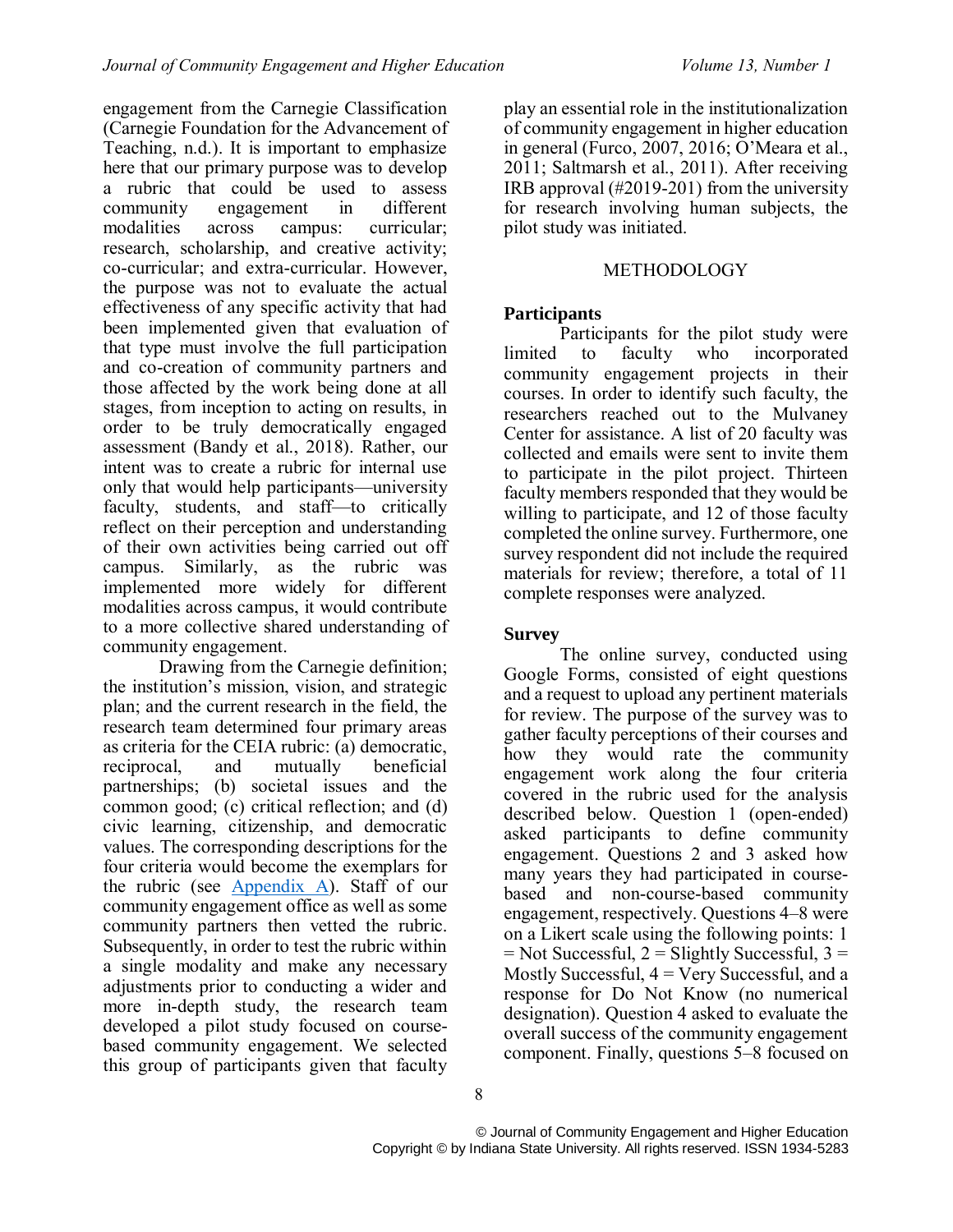rating the success for each criterion on the rubric. (See [Appendix B](#page-11-0) for complete survey.)

### **Methods**

All faculty who agreed to participate were sent a link to a Google form that included the survey as well as informed consent. Faculty were also asked to upload any course materials that were related to the community engagement experience in their courses. These materials were used to analyze the quality and existence of the criteria of the rubric. All surveys and materials were anonymized and given code numbers by a graduate research assistant before scoring. Any survey that was not completed or did not include any supporting materials was excluded from scoring and analysis.

#### **Scoring with the CEIA Rubric**

As mentioned earlier, the CEIA rubric developed by the researchers has four criteria: (a) democratic, reciprocal, and mutually beneficial partnerships; (b) societal issues and the common good; (c) critical reflection; and (d) civic learning, citizenship, and democratic values. Each criterion contains four levels of complexity or achievement including exemplar (aspirational level), emerging (developmental level), basic (minimal expectation level), and below basic (needs improvement level). The four criteria were scored using the course materials submitted by each faculty member. All three researchers participated in a norming session with course materials from three faculty participants. During this session, discrepancies across scores—more than 1-point difference in scores—were discussed using the rubric descriptors for each criterion. Following the norming session, researchers assessed each of the remaining participant's materials separately. Scores were entered and examined for discrepancies. As in the norming session, any score that was more than one point different was reviewed until a consensus was reached.

### **Analysis**

Mixed methods were implemented in the analysis to address both qualitative and quantitative data collected from the surveys. Descriptive statistics including frequency data were calculated to provide summary information on the experience and background of participants with community engagement. Median scores, instead of the means, were calculated for the Likert questions on the surveys and the rubric scores due to the rating scale and small sample size. Additionally, correlations were calculated examining the relationship between the variables in the surveys to measure how these concepts were related to one another. To examine any differences between scorers' ratings and participants' perceptions, Mann-Whitney U comparisons were also done. Finally, the community engagement definitions provided by the participants were analyzed qualitatively utilizing protocol coding (Saldaña, 2015) to identify with which category within the CEIA rubric—community partnerships, societal issues, critical reflection, or civic learning the definition most closely aligned.

## RESULTS

#### **Survey**

Almost all the faculty (90.1%) provided their syllabi as evidence of community engagement within the course, with slightly over half (54.5%) of the respondents providing only a syllabus. Some of the respondents also submitted project guidelines (2), reflection guidelines (2), and other documents (5). The experience of faculty members teaching courses with communityengaged elements ranged from two years to 15 years, with a mean of six years. Survey respondents included faculty from the natural sciences, social sciences, humanities, and professional schools (business, engineering, and law).

Each respondent was asked to provide their definition of what community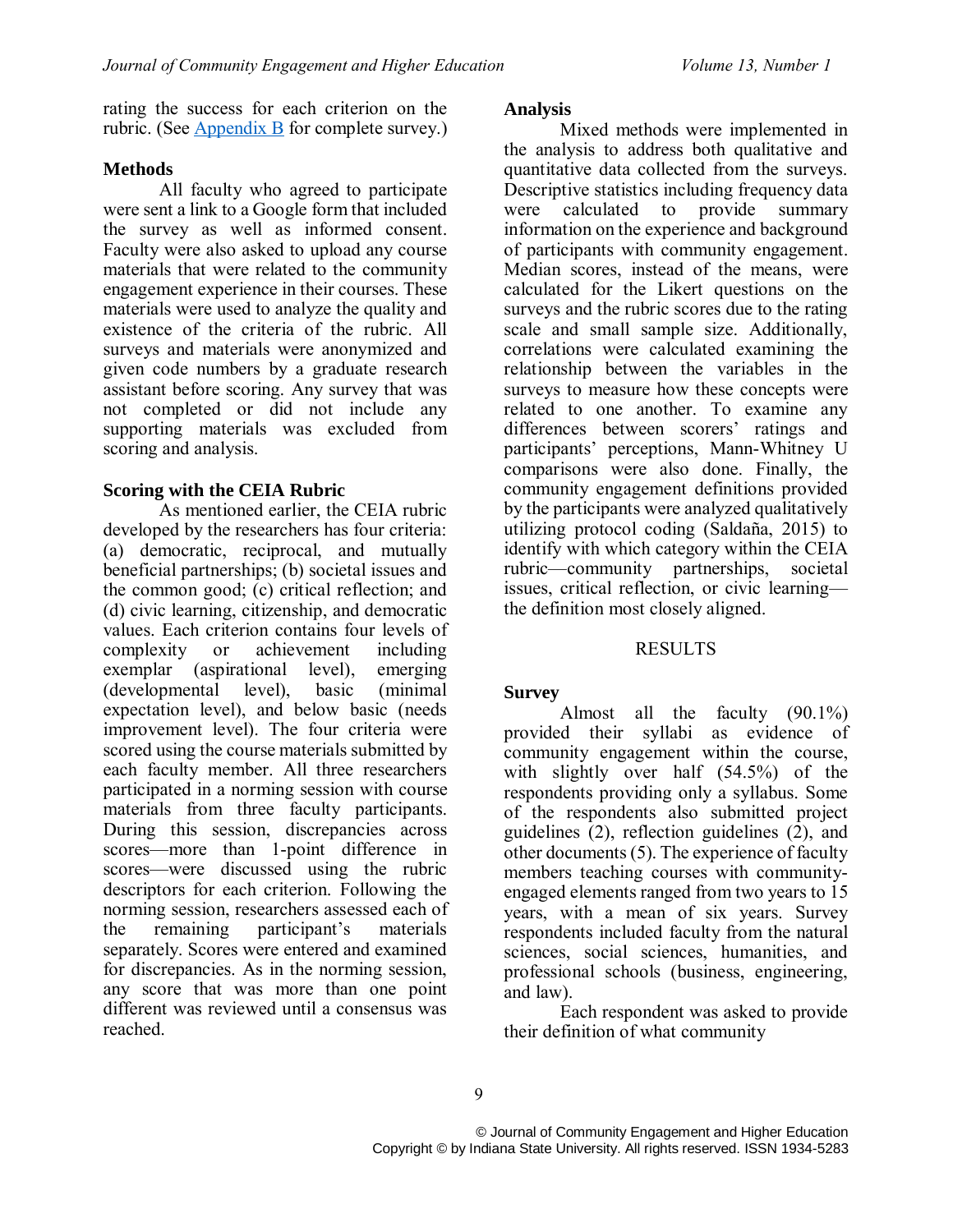engagement means for them. The analysis revealed that all participant responses were most closely aligned with the criterion focused on community partnerships. The descriptions of community partnerships ranged from very basic, such as simply "working with a community partner or organization" to more complex articulations:

Community engagement is the coconstruction of new ideas, learning, spaces, and opportunities between a variety of stakeholders. I think community engagement seeks to achieve long-term goals with the community with respect to discourse, decision making, relationships, processes, etc. Community engagement also presents an opportunity for communities to be informed, consulted, and empowered. It relates to mutual respect and acknowledgement of different ways of knowing, doing, and being while working toward specific goals that create—what Paulo Freire would call "liberation."

One faculty member mentioned societal issues more specifically in their definition:

Community engagement, in the context of course work, offers the opportunity for students to learn from engaging in the lives of our community members. Most times, this includes a preference for reaching out to underserved members of the community, practicing a "preferential option for the poor and marginalized." The hope is that students will have a "constructive encounter with otherness," thereby expanding their circle of concern wider than before the engagement. Similarly, only one faculty member included a reference to reflection in their definition: "[community

engagement consists of] matching academic learning goals with community needs and also including reflection (this is for course-based)."

Finally, almost half of the faculty mentioned civic engagement, directly or indirectly, in their definitions. For example, one faculty member referred to "collaborating with people outside of [the university] on a project whose goal is to benefit both partners. On our end the benefit is student learning in subject matter, life skills and awareness of local/global issues." None of the definitions submitted included references to all four criteria in the CEIA rubric. The themes presented suggest that faculty in the current study emphasize partnerships in their conceptualization of what course-based community engagement should entail over other essential criteria that appear on the rubric.

With regard to the participants' assessment of the four criteria in the survey, the median ratings were 3s for all criteria (partnerships, societal issues, critical reflection, and civic learning). However, the ratings had a wider range for societal issues (1–4) than for the other three criteria (2–4). Overall, these ratings mean that faculty considered the community-based component in their courses to be successful at achieving all of these criteria even though they themselves did not include most of the criteria in their definitions of community engagement.

#### **Comparisons Between CEIA Rubric Scores and Survey Ratings**

The scores of the researchers that assessed the criteria on the rubric using the course materials provided did not always align with faculty perceptions. For example, in two cases, faculty members rated their partnership at a level 4; however, after review of their materials, the research team scored them at the below basic level (score of 1). In one case, the partner was not even identified, and, therefore, the team was not able to assess the partnership. In another case, the partner was identified, but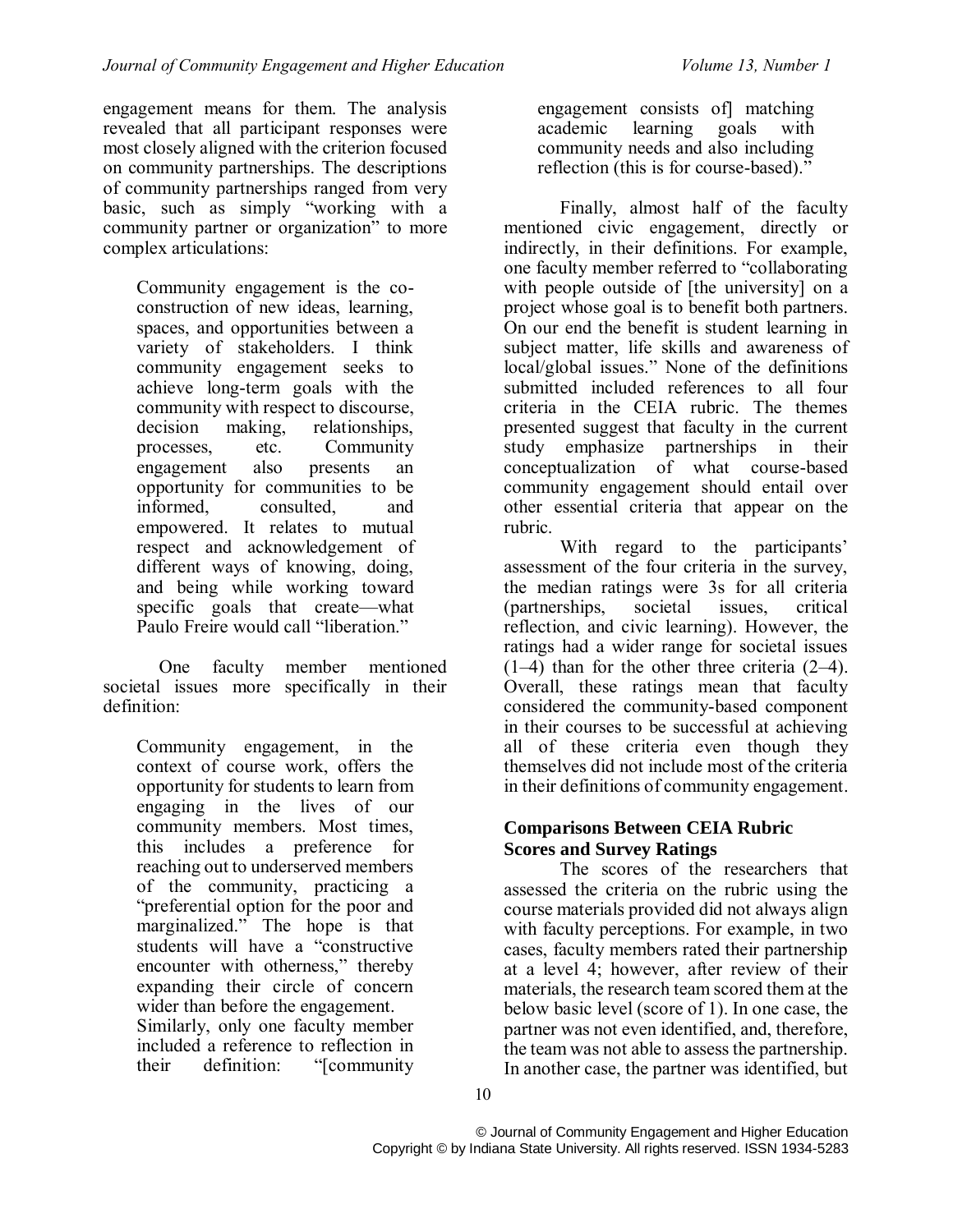it was clear that the collaboration was not coconstructed and that there was little or no input from the partner with regard to the creation of the project.

However, there were some cases of alignment between the participants' and the research team's assessment. One instructor rated their course at a level 3 on partnerships, and the research team concurred. The instructions given to students in the following paragraph from the syllabus provide insights into how the course was co-constructed with a local community partner:

You will put the concepts learned in section 1 of the course into practice by working along with the BCC [Blind Community Center] students to define and solve a design challenge related to the development/modification of toys and/or games for independent and inclusive participation by vision impaired children and adults. During the 8 week period, the BCC students will join us on campus for class on Tuesdays, and on Thursdays, the class sessions will be held at the BCC.

Societal issues was the only criterion of the rubric in which the research team and faculty members coincided in terms of the median rating/score (*Mdn* = 3 each). However, in some cases there was extreme variation due to faculty respondents believing they were strongly covering societal issues at the highest level, but the materials they submitted were scored at the lowest level. In one case, for example, a faculty member stated that their course covered societal issues at the highest level (4), yet no readings were assigned around a particular issue, and the community engagement component was left to the students to decide (e.g., pick an organization and contribute 10 hours). Accordingly, the research team gave a score of 1 on the rubric.

Critical reflection was the criterion that had the largest variation between the faculty

members' ratings (*Mdn* = 3) and the CEIA rubric scores  $(Mdn = 1)$  from the research team. In order to earn the highest score in critical reflection, instructors had to create opportunities for students to reflect more than once throughout the course, use more than one method of reflection, and have guidance for students to reflect on aspects of the partnership, societal issues, their civic learning, and connections to social justice. Many of the faculty members either did not include reflective components within their courses, only used one type of reflection, or had a reflection paper at the end of the course with little or no guidance on the content.

Civic learning was the most challenging category for the research team to evaluate as this area was focused on how students interacted with individuals who experienced life differently than themselves and provided students with the opportunity to describe how these experiences were influencing their own civic identity and commitment to public action. A majority (64%) of the faculty members received a 1 on the rubric, as it was unclear whether or not civic learning was embedded within the course.

Because of the small sample size, only limited statistical analysis could be performed. Mann-Whitney U comparisons were done between rubric scores and survey scores with no significant differences reported. Spearman correlations were calculated to examine how the various criteria of the rubric were intercorrelated as well as how the researcher scores correlated with the participants' responses. No significant relationships were found between the researchers' scores on the rubric and the participants' responses on the survey, which suggests a lack of alignment between how the researchers assessed the community engagement and how each faculty member perceived their course. These data indicate a significant gap between faculty members' perception of their success in implementing community engagement and the aspirational level established in the CEIA rubric, a gap with crucial implications as to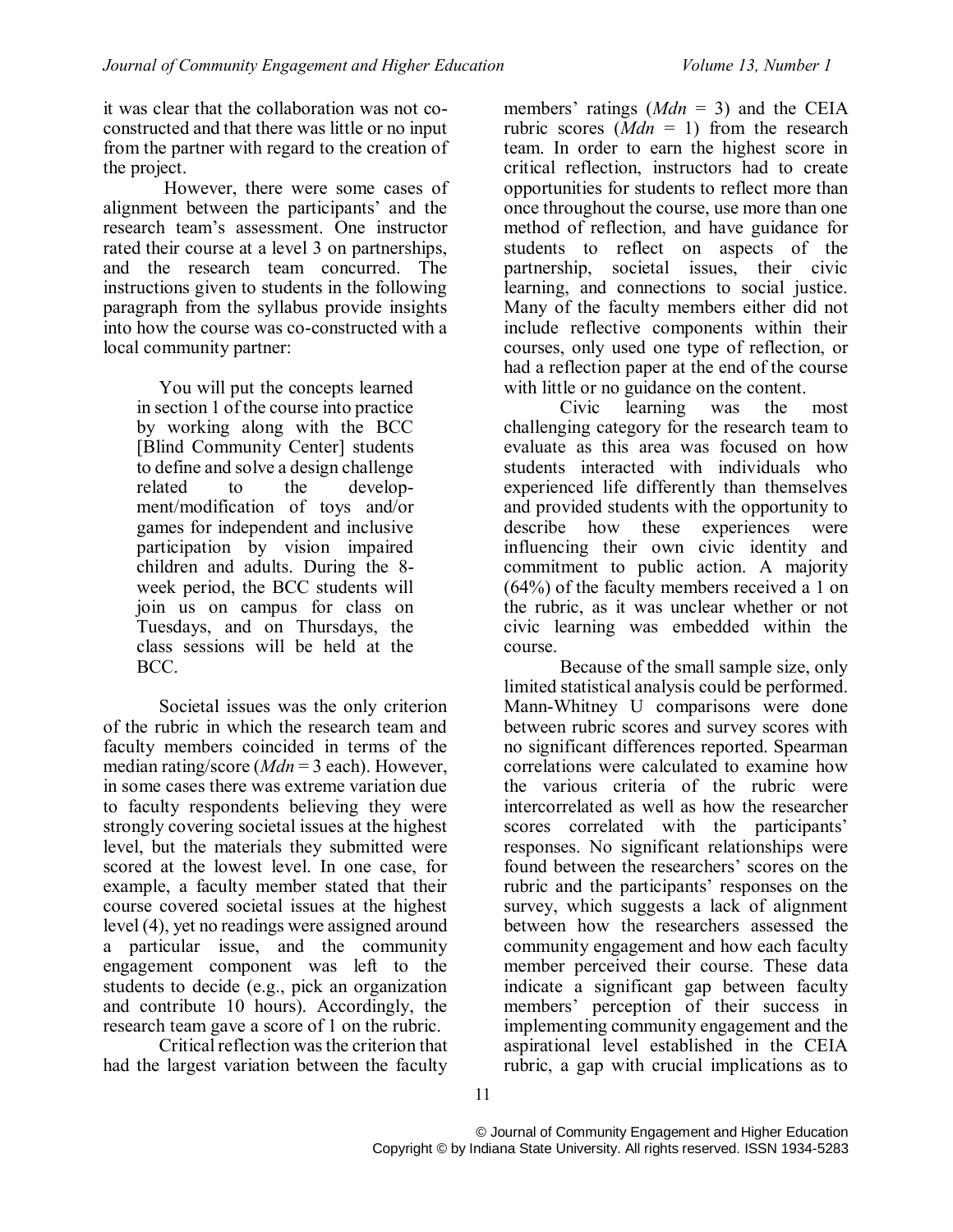how the community engagement is conceptualized, put into practice, and evaluated at the institutional level.

There were significant correlations across survey ratings. Overall, course ratings were negatively correlated with partnerships  $(r_s(11)) = -0.61, p < 0.05)$  but positively related to reflection ( $r_s$  (11) = .77, p < 0.005) and marginally related to civic learning  $(r<sub>s</sub>(11))$  $= 0.59$ ,  $p < 0.06$ ). No significant relationship was found between overall course ratings and societal issues. Partnership ratings were negatively related to reflection and civic learning ratings ( $r_s$  (11) = -0.68,  $p < 0.02$  and  $r_s$  (11) = -0.74,  $p < 0.009$ ). In addition, reflection was positively related with civic learning scores  $(r_s (11) = 0.62, p < 0.02)$ . Therefore, faculty who reported having success in their partnerships were less likely to perceive their courses as successful at civic learning and reflection. Given that partnerships was the main criterion that all faculty included in their definitions of community engagement, it follows that the inverse relationship with the other variables may impact overall success of the courses to fulfill the criteria of the CEIA rubric.

## DISCUSSION

When asked to provide evidence of effective community engagement within their courses, a majority of faculty respondents only provided their syllabi. This finding illustrates that even when faculty are firmly committed to integrating community engagement within their courses, the extent to which the elements of a comprehensive community engagement experience are adequately integrated within the course—with high ratings in all criteria, democratic, reciprocal, and mutually beneficial partnerships; societal issues and the common good; critical reflection; civic learning, citizenship, and democratic values cannot be verified without further data collection.

When coding the personal definitions of community engagement from the faculty respondents, all responses predominantly

discussed elements of community partnerships. The median response for partnerships from respondents was a 3 out of 4; however, utilizing the CEIA rubric the median was a 1 out of 4. This demonstrates the importance that community partnerships<br>constitute in these faculty members' constitute in these conceptualization of community engagement while simultaneously suggesting that the mutually beneficial and reciprocal nature of the partnerships may potentially be lacking or is not made explicit in the materials. Most respondents received a lower score due to community partners either not being identified (e.g., a requirement to carry out service at any community-based organization of the student's choice); not being fully integrated into the course (e.g., more than one site visit); or not having any level of co-creation of the project (e.g., students create a presentation and then deliver it at a local school).

Societal issues within most courses were adequately explored, and those with higher scores included explicit examinations of systems and structures that produce and perpetuate inequality and inequity, and raised questions of power, privilege, oppression, and intersectionality. Most courses actively examined a societal issue, but based on the provided documentation it was unclear in some instances how much attention was paid to the various power differentials surrounding these societal issues. As mentioned previously, societal issues was the criterion for which the participants' responses most closely aligned with the research team's scores on the rubric.

Critical reflection was one of the lowest scored items within the assessment with the CEIA rubric, but the highest rated criterion on the faculty surveys. The reflection component constitutes an essential element of community engagement learning given that it provides students with the necessary opportunities and space to draw connections among the course material, the classroom setting, and the actual experience in the community. Critical reflection should be ongoing throughout a course and not limited to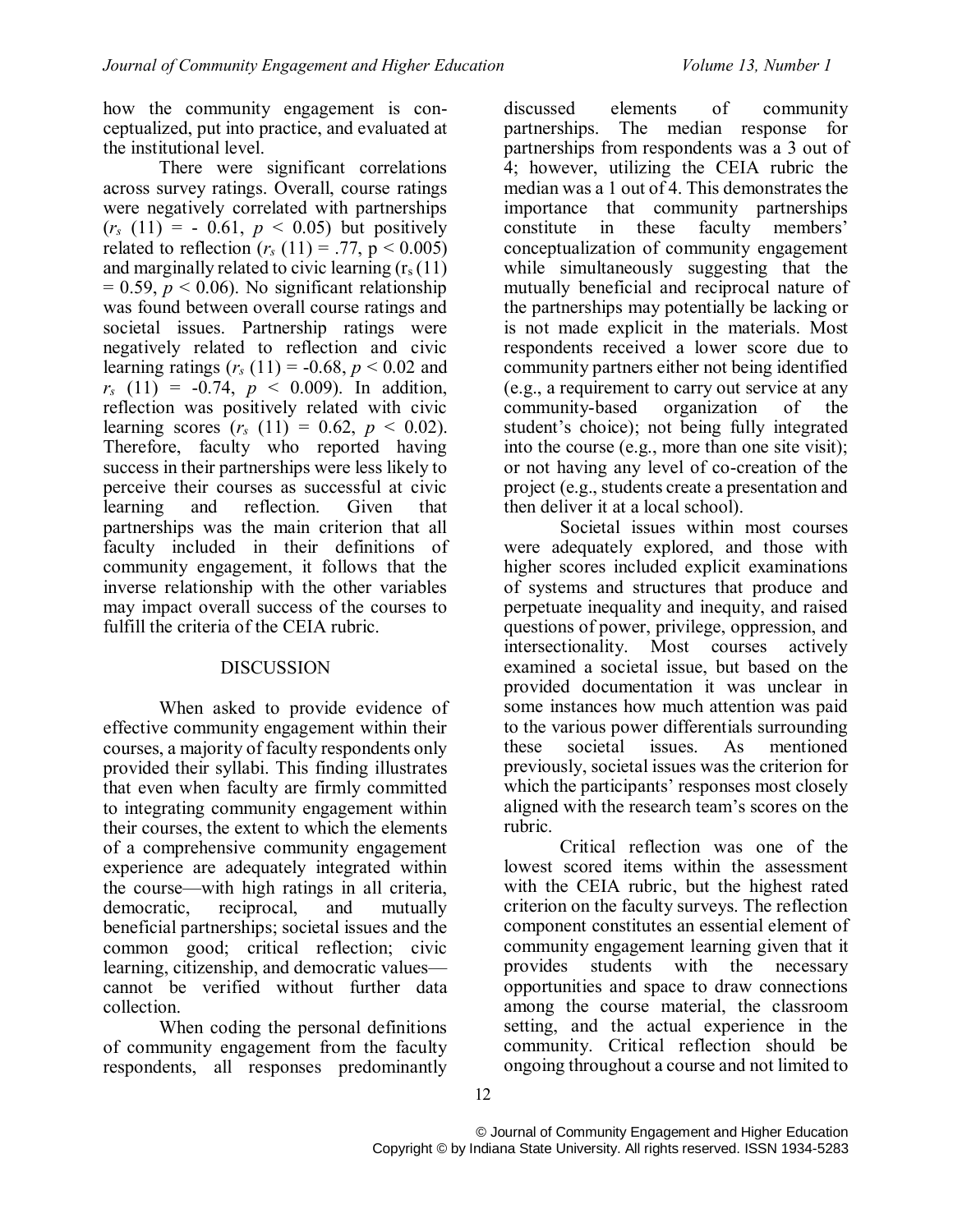a short written assignment at the end of the term, but, in this pilot study, many instructors only provided a single opportunity for reflection for a course-long engagement. Similarly, the reflection must not simply be an account of the experience, but one that focuses on the partnership(s), societal issues, and the civic learning experience throughout the engagement process. Courses that received higher scores on critical reflection were those courses that addressed these aspects, integrated reflection at multiple points during the process, and utilized different methods (written, oral, and artistic, among others).

Civic learning was also scored relatively low with the CEIA rubric. Many of the respondents failed to provide evidence on how students would have opportunities to interact with individuals who experience life differently as a result of their identities. In order for respondents to receive a higher score, there needs to be a direct connection to how students would engage in opportunities to examine the contexts and structures within a community through inquiry and listening that acknowledges mutuality. In addition, further opportunities need to be provided to students at multiple points of the engagement to describe what they have learned about themselves in relation to their own civic identity and commitment to public action.

Thus far, this discussion has focused primarily on the interpretation of the disparities between the faculty participants' perceptions of their community engagement courses and the researchers' assessment of those courses with the rubric. However, the value of the CEIA rubric itself became evident quite early in the very process of its creation. The research team engaged in multiple discussions over a period of many weeks in order to identify the four criteria—including the distinctions and areas of overlap among them—as well as the nuances both within and among the different levels of achievement. Another key question that emerged was whether the rubric should be designed with the intent of actually measuring the impact of different activities. However, as mentioned

previously, the outcomes, assessment tools, and measures of success for each community engagement activity must be co-created with community partners; accordingly, our focus shifted precisely to how this work is envisioned across campus at an institutional level and what is the overall culture that sustains it. Similarly, the different modalities of community engagement were discussed extensively. After creating and sharing the rubric with others, a growing number of faculty, students, and staff are engaging in conversations around how the four criteria are defined and what they look like when implemented in courses and other activities. The scope and depth of such conversations as an ongoing practice have key implications for enabling a broader cultural shift around the understanding of community engagement at the institutional level.

# **Limitations**

This project was considered a pilot study for a larger assessment initiative; therefore, there are some inherent limitations. While the rubric was designed to be applied at the institutional level, the pilot study focused on a small sample of those implementing community engagement practices through course-based experiences. The scoring was also limited by the documents provided by faculty members, which consisted primarily of course syllabi. It is possible that more data on the courses could have been obtained through follow-up interviews; however, there were no limitations on the number of documents that could be provided—faculty members were simply asked to provide materials which illustrated how they integrated community engagement within their courses. In addition, faculty respondents did not have access to the rubric in advance of the study in an effort to minimize bias, yet this could have also skewed the data since faculty respondents were simply using a rating scale with general descriptors. Upon seeing the rubric, faculty members may have rated the success of their own coursebased community engagement lower. It is important to acknowledge that the participants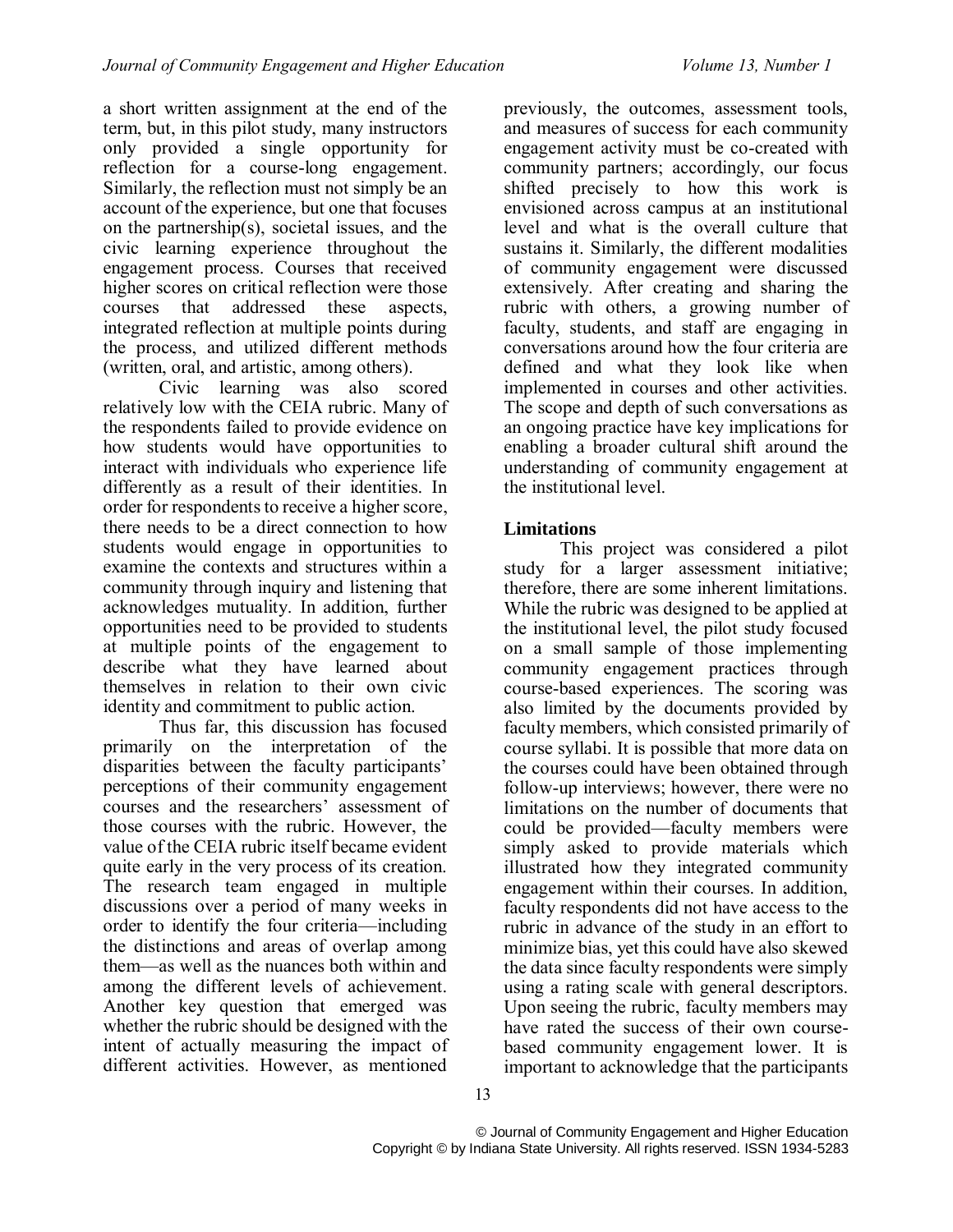and the researchers were using two separate lenses to examine the courses. Nonetheless, the examination of the discrepancies between multiple perceptions and understandings of community engagement and aspirational visions of the work is precisely a key objective of this study.

#### CONCLUSION AND NEXT STEPS

Creating tools to help institutions clarify and define their mission and vision around community engagement work is essential to meeting the goals aligned with the public purposes of the university. There are few instruments designed specifically for internal use with the purpose of helping the campus to coalesce around a shared understanding of community engagement, and the aim of the current study was precisely to develop a rubric with that purpose and to examine its implementation in a pilot study of course-based community engagement. The results indicated some clear areas of divergence between the faculty participants' perceptions of their community engagement work and the vision projected by the exemplars for the four criteria in the rubric. The findings within this pilot study provide insights into the areas—strengthening partnerships in the community as well as incorporating more comprehensive critical reflection and civic learning in courses—that could be addressed with more intentionality through, for example, faculty development workshops and other mechanisms.

The next steps for this research project involve three primary areas. The first consists of using the CEIA rubric and the results of this pilot study to initiate or resume further conversations with faculty, both the study participants and others, on the vision of community engagement reflected in the four criteria. These conversations, in combination

with development opportunities, will potentially contribute to shifting the overall campus culture towards an approach informed by a critical and social justice lens and centered on equitable, democratic, and mutually beneficial community partnerships. The second consists of implementing the rubric in other community engagement modalities and activities across campus, such as curricular and co-curricular activities as well as the faculty's community-based research and creative work, for example. Finally, the third involves continuing to refine the rubric with input from a greater number of both members of the university campus and community partners in order to enhance its implementation. Ultimately, the CEIA rubric constitutes a useful instrument for helping institutions to delve into crucial conversations about the nature of their community-based work, for developing a shared understanding on how to evaluate their impact, and for bridging the gap between their aspirations and visions of community engagement and the diverse approaches that enact it in and with community.

#### **REFERENCES**

- Bandy, J., Price, M. F., Clayton, P. H., Metzker, J., Nigro, G., Stanlick, S., Woodson, S., Bartel, A., & Gale, S. (2018). *Democratically engaged assessment: Reimagining the purposes and practices of assessment in community engagement*. Davis, CA: Imagining America.
- Campus Compact. (2016). *Thirtieth anniversary action statement of presidents and chancellors.* Carnegie Foundation for the Advancement of Teaching (n.d.). Defining community engagement. https://compact.org/actionstatement/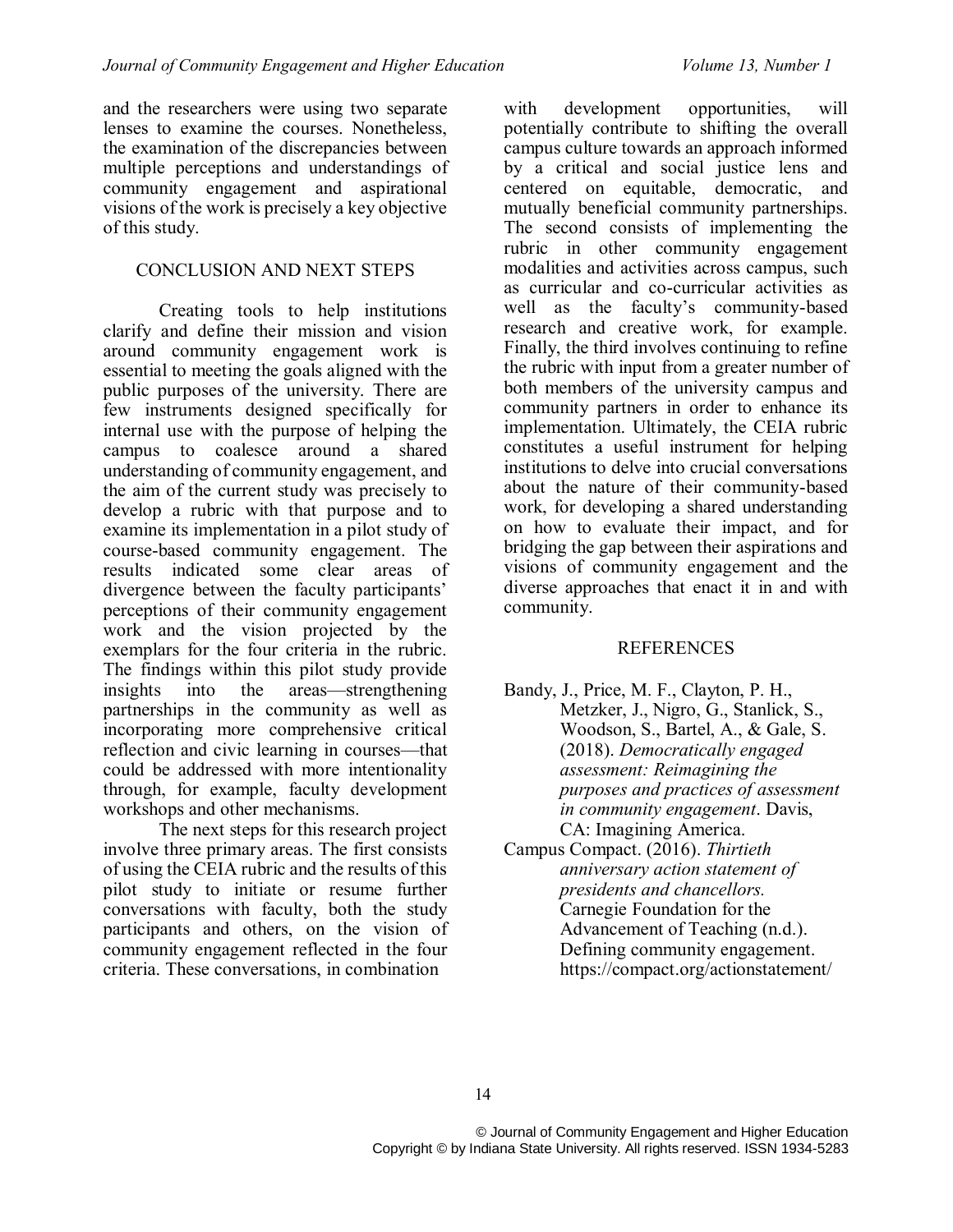- Furco, A. (2016). Creating an institutional agenda for community-engaged scholarship faculty development. *Journal of Community Engagement and Higher Education, 8*(3), 1–5.
- Furco, A. (2007). Institutionalising servicelearning in higher education. In L. McIlrath & I. MacLabhrainn (Eds.), *Higher education and civic engagement: International perspectives* (pp. 65–82). Burlington, VT: Ashgate Publishing.
- Furco, A., & Miller, W. (2009). Issues in benchmarking and assessing institutional engagement. *New Directions for Higher Education, 147*, 47–54.
- Furco, A., Weerts, D., Burton, L., & Kent, K. (2009). Assessment rubric for institutionalizing community engagement in higher education. Minneapolis: University of Minnesota.
- Holland, B. (1997). Analyzing institutional commitment to service: A model of key organizational factors. *Michigan Journal of Community Service Learning, 4*, 30–41.
- Holton, V. L., Jettner, J. F., Early, J. L., & Shaw, K. K. (2015). Leveraging internal partnerships and existing data infrastructure to track and assess community engagement across the university. *Metropolitan Universities, 26*(2), 75–98.
- Hutson, N., York, T., Kim, D., Fiester, H., & Workman, J. L. (2019). Institutionalizing community engagement: A quantitative approach to identifying patterns of engagement based on institutional characteristics. *Journal of Community Engagement and Higher Education, 11*(2), 3–15.
- Janke, E. M., & Medlin, K. D. (2015). A centralized strategy to collect comprehensive institution-wide data from faculty and staff about community engagement and public service. *Metropolitan Universities, 26*(2), 125–146.
- O'Meara, K., Sandmann, L. R., Saltmarsh, J., & Giles, D. E. (2011). Studying the professional lives and work of faculty involved in community engagement. *Innovative Higher Education, 36*(2), 83–96.
- Saldaña, J. (2015). *The coding manual for qualitative researchers.* Los Angeles: Sage.
- Saltmarsh, J., Zlotkowski, E., & Hollander, E. (2011). Indicators of engagement. In J. Saltmarsh & E. Zlotkowski (Eds.), *Higher education and democracy* (pp. 285–302). Philadelphia: Temple University Press.
- Starke, A., Shenouda, K., & Smith-Howell, D. (2017). Conceptualizing community engagement: Starting a campus-wide dialogue. *Metropolitan Universities 28*(2), 72–89.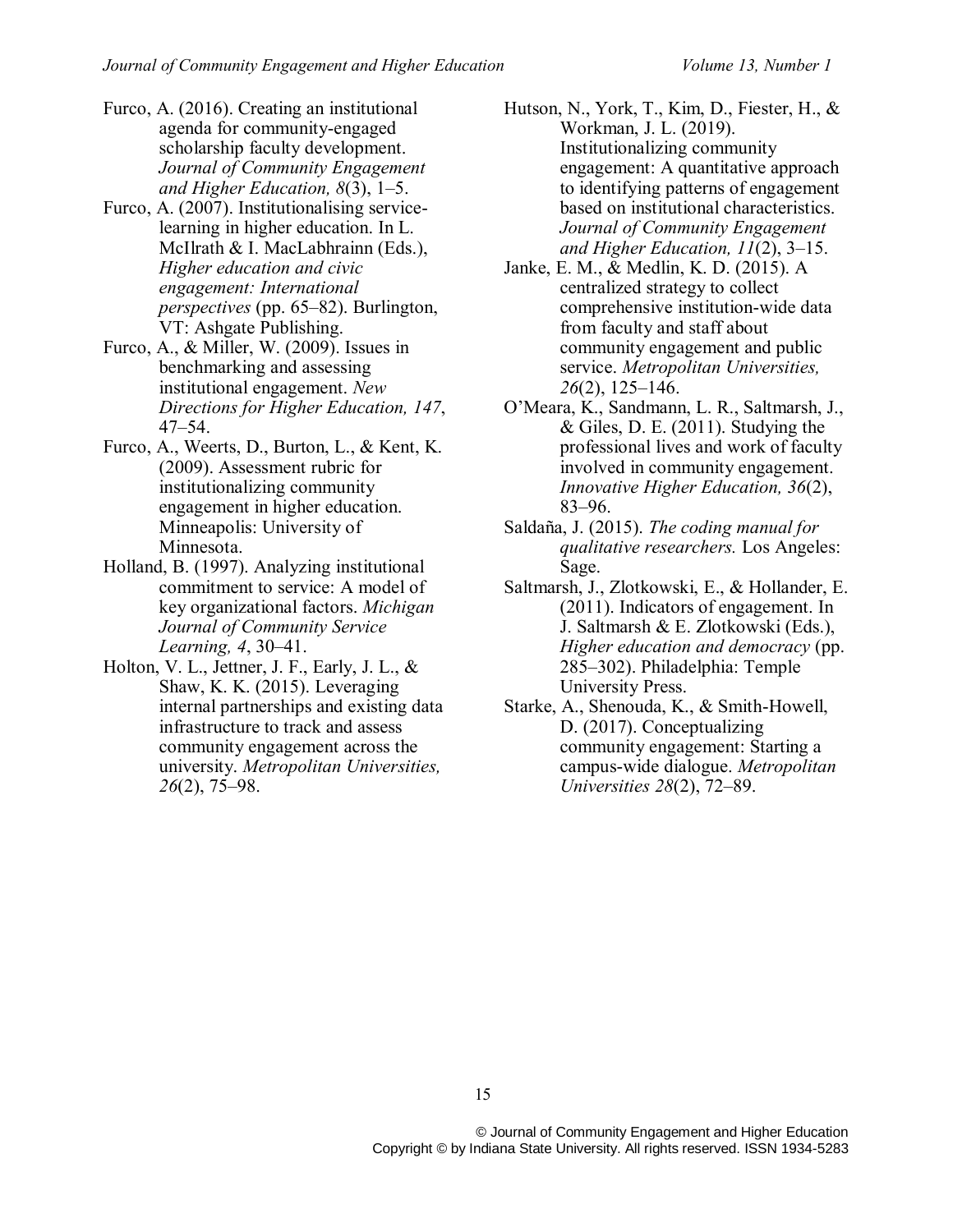#### **Appendix A**

[\[Return to Page 1\]](#page-1-0) [\[Return to page 3\]](#page-2-0)

# <span id="page-10-0"></span>*Community Engagement Institutional Assessment (CEIA) Rubric*

|                                                                       | <b>Below Basic</b>                                                                                                                                                                                                                                                                                                                                                                                                                                                                         | Basic                                                                                                                                                                                                                                                                                                                                                                                                                                                                                                                                                                         | Emerging                                                                                                                                                                                                                                                                                                                                                                                                                                                                                                                               | Exemplar                                                                                                                                                                                                                                                                                                                                                                                                                                                                                                                                                                                                                                    |
|-----------------------------------------------------------------------|--------------------------------------------------------------------------------------------------------------------------------------------------------------------------------------------------------------------------------------------------------------------------------------------------------------------------------------------------------------------------------------------------------------------------------------------------------------------------------------------|-------------------------------------------------------------------------------------------------------------------------------------------------------------------------------------------------------------------------------------------------------------------------------------------------------------------------------------------------------------------------------------------------------------------------------------------------------------------------------------------------------------------------------------------------------------------------------|----------------------------------------------------------------------------------------------------------------------------------------------------------------------------------------------------------------------------------------------------------------------------------------------------------------------------------------------------------------------------------------------------------------------------------------------------------------------------------------------------------------------------------------|---------------------------------------------------------------------------------------------------------------------------------------------------------------------------------------------------------------------------------------------------------------------------------------------------------------------------------------------------------------------------------------------------------------------------------------------------------------------------------------------------------------------------------------------------------------------------------------------------------------------------------------------|
| Democratic.<br>reciprocal, and<br>mutually beneficial<br>partnerships | Little or no planning with community<br>partners occurs. No collaboration is<br>present. Expectations are not discussed.<br>No outcomes are agreed upon.                                                                                                                                                                                                                                                                                                                                   | Includes community partners in some of<br>the planning but without an active<br>leadership role. Expectations for partners<br>are discussed but may still be vague.<br>Outcomes may be one-sided.                                                                                                                                                                                                                                                                                                                                                                             | Includes community partners in some of<br>the planning. Community partners play a<br>limited leadership role. Expectations of<br>partnership are defined and recorded.<br>Develop outcomes together for mutual<br>understanding and benefit.                                                                                                                                                                                                                                                                                           | Partnership includes co-creation of the<br>experience. Community partners have an<br>active leadership role. Expectations of<br>partnership are defined and recorded.<br>Outcomes are developed together for<br>clear understanding, mutual benefit, and<br>sustainability.                                                                                                                                                                                                                                                                                                                                                                 |
| Societal issues<br>and the common<br>qood                             | Completely lacks or inadequately includes Addresses some critical societal issues<br>societal issues. Has little or no focus on<br>contributing to the common good. Lacks a common good. Uses a social justice lens<br>social justice lens.                                                                                                                                                                                                                                                | and includes a contribution to the<br>that is attentive to at least one of the<br>following areas: the root causes of<br>different issues; the systems and<br>structures that produce and perpetuate<br>inequality and inequity; and questions of<br>power, privilege, oppression, and<br>intersectionality.                                                                                                                                                                                                                                                                  | Actively addresses critical societal issues<br>and is focused on contributing to the<br>common good. Uses a social justice lens<br>that is attentive to at least two of the<br>following areas: the root causes of<br>different issues: the systems and<br>structures that produce and perpetuate<br>inequality and inequity; and questions of<br>power, privilege, oppression, and<br>intersectionality.                                                                                                                              | Explicitly addresses critical societal issues<br>and is focused on contributing to the<br>common good through positive social<br>change and transformation. Uses a social<br>liustice lens that is attentive to the root<br>causes of different issues, to the systems<br>and structures that produce and<br>perpetuate inequality and inequity, and to<br>questions of power, privilege, oppression,<br>and intersectionality.                                                                                                                                                                                                             |
| Critical Reflection                                                   | There is no evidence of reflection<br>occurring or, if evident, it is lacking in<br>multiple aspects.                                                                                                                                                                                                                                                                                                                                                                                      | Reflection occurs at least once during the<br>engagement, utilizes at least one method<br>(written, oral, artistic, etc.), and includes<br>some albeit incomplete integration of<br>skills, knowledge, and theory from both<br>the community and the university. No<br>signs are evident of the examination of<br>the power dynamics that frame and shape examination of the power dynamics that<br>leaming and knowledge production.<br>Reflection fails to focus sufficiently on any<br>of the following areas: the partnership(s),<br>societal issues, and civic learning. | Reflection occurs at multiple points during Reflection occurs at multiple points during<br>the engagement, utilizes different<br>methods (written, oral, artistic, etc.), and<br>includes the articulation of integrated<br>skills, knowledge, and theory from both<br>the community and the university.<br>Reflection may include signs of<br>frame and shape learning and knowledge<br>production. Reflection focuses on one or<br>two of the following, but not all: the<br>partnership(s), societal issues, and civic<br>learning. | the engagement, utilizes different<br>methods (written, oral, artistic, etc.), and<br>includes the articulation of integrated<br>skills, knowledge, and theory from both<br>the community and the university.<br>Reflection includes examination of the<br>power dynamics that frame and shape<br>learning and knowledge production.<br>Reflection focuses on the partnership(s).<br>societal issues, and civic learning.                                                                                                                                                                                                                   |
| Civic learning,<br>citizenship, and<br>democratic values              | Does not provide participants with<br>sufficient opportunities to interact with<br>individuals who experience life differently<br>as a result of their identities. The context<br>and structures within a community are not<br>introduced. Experience provides no<br>opportunities for participants to describe<br>what they have learned about themselves participants to describe what they have<br>in relation to their own sense of civic<br>identity and commitment to public action. | Provides participants with opportunities to<br>interact with individuals who experience<br>life differently as a result of their identities.<br>The context and structures within a<br>community are introduced but not<br>thoroughly discussed. Experience<br>provides at least one opportunity for<br>learned about themselves in relation to<br>their own sense of civic identity and<br>commitment to public action.                                                                                                                                                      | interact with individuals who experience<br>Participants learn about the various<br>components of the context and structures<br>within a community through inquiry and<br>listening that acknowledges mutuality.<br>Experience provides limited opportunities<br>for participants to describe what they<br>have learned about themselves in relation<br>to their own civic identity and their<br>commitment to public action.                                                                                                          | Provides participants with opportunities to Provides participants with opportunities to<br>interact with individuals who experience<br>life differently as a result of their identities. life differently as a result of their identities.<br>Participants learn about the various<br>components of the context and structures<br>within a community through inquiry and<br>listening that acknowledges mutuality.<br>Opportunities are provided at multiple<br>points of the engagement for participants<br>to describe what they have learned about<br>themselves in relation to their own civic<br>identity commitment to public action. |